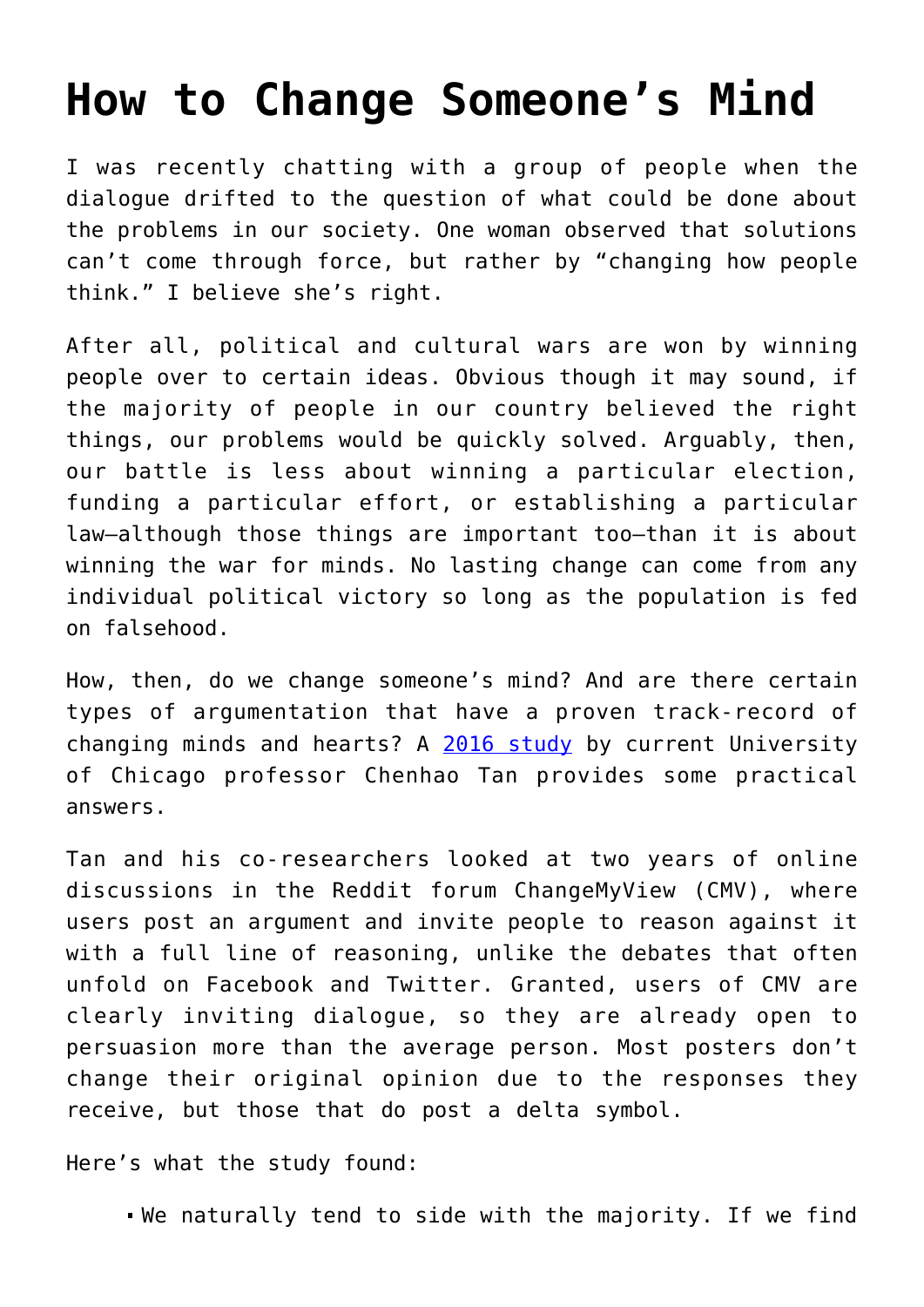that we are in a camp all by ourselves, we're more likely to question our position. The study confirmed when it found that the number of challengers to the original poster's position increased the likelihood that the original poster would change his mind.

- Original posters were more likely to be persuaded by challengers who offered multiple replies—but only up to a certain point. This indicates that real persuasion takes some effort, persistence, and time, but that it's also important to know when further attempts will be fruitless. After three or four unsuccessful attempts, it's unlikely you'll win someone over.
- The more persuasive arguments had little overlap with the original post in terms of word choice, the study found. In other words, responses that brought in different language and new perspectives compared to the original poster's argument had more success.
- Longer, more detailed arguments were more persuasive. No mystery here. One-liners rarely do anything other than stir up further resistance.
- Arguments with calmer language were more persuasive. Unless you're appealing to an audience already in your favor, inflammatory language will probably convince no one, just cause more pushback.
- Arguments that cited outside information using links proved more successful, as did those that used examples.
- Arguments that used hedging—such as, "It could be the case that…"—were more likely to persuade.
- Arguments that used more personal pronouns were more influential. This might be because personal connection and emotion play a big role in persuasion.
- Arguments that quoted the original poster were *not*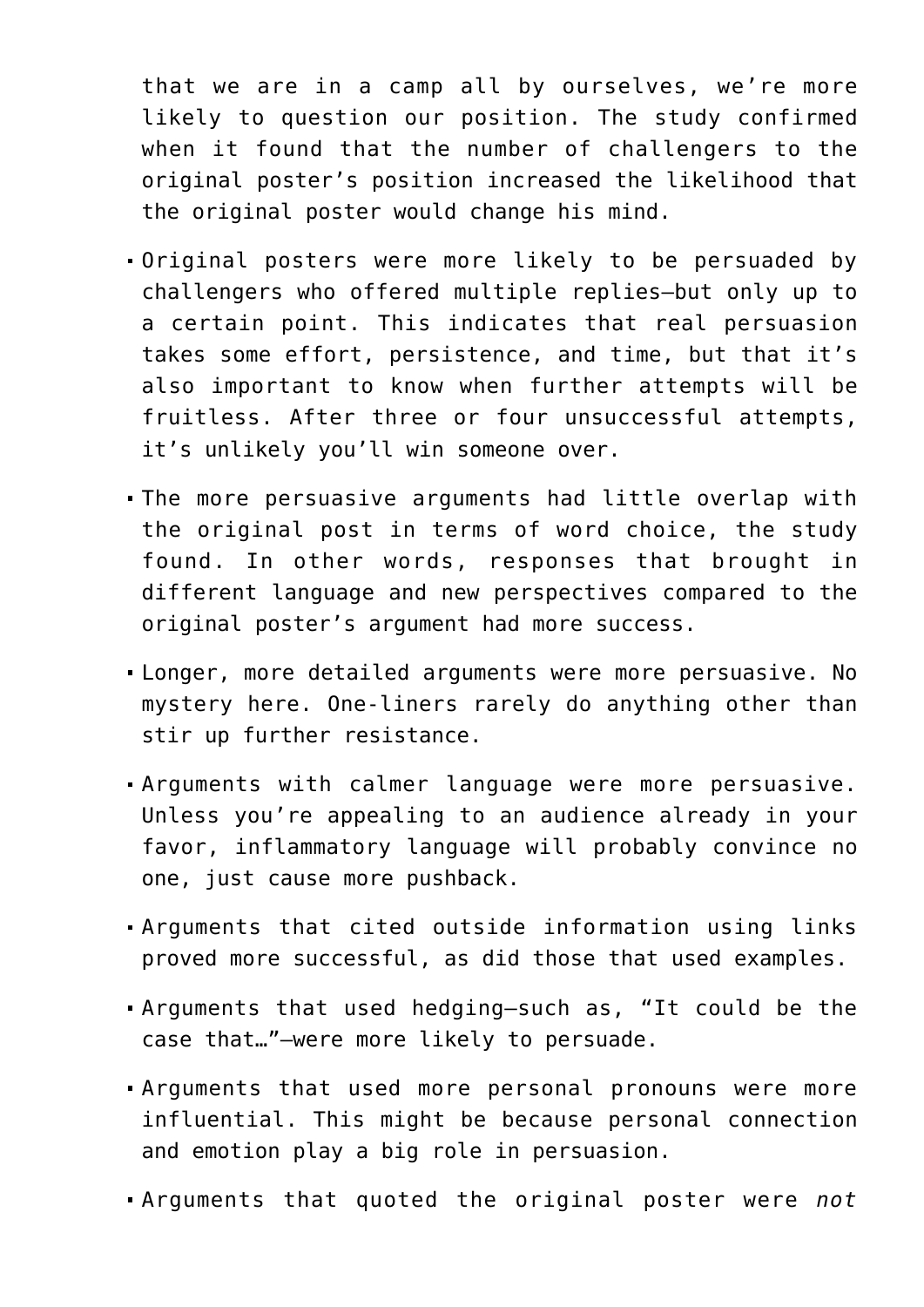persuasive. This may be because the original poster could become defensive if they felt that their words were being used against them. We know from [other studies](https://www.nature.com/articles/srep39589) that people can respond with strong negative emotion when faced with evidence contrary to their beliefs, especially if those beliefs are integral to their identity. Anything perceived as threatening or critical will only heighten this response.

Regarding the last point, emotion cannot be ignored in argumentation. Oftentimes, our emotional desire to appear consistent and loyal to our group identity can override what our reason tells us is true. Emotion often breeds irrational responses, particularly if we feel threatened in our core values (which often include political ones), so the would-be persuader must be careful not to trigger a negative emotional response. On this issue, [Anatol Rapoport's rules about](https://www.rightattitudes.com/2017/06/16/rapoport-rules-criticism/#:~:text=%E2%80%9CIf%20you%20disagree%20with%20somebody,Otherwise%20you%20should%20keep%20quiet.%E2%80%9D) [criticizing someone,](https://www.rightattitudes.com/2017/06/16/rapoport-rules-criticism/#:~:text=%E2%80%9CIf%20you%20disagree%20with%20somebody,Otherwise%20you%20should%20keep%20quiet.%E2%80%9D) articulated by Daniel Dennett, provide a helpful tool:

- 1. You should attempt to re-express your target's position so clearly, vividly, and fairly that your target says, "Thanks, I wish I'd thought of putting it that way."
- 2. You should list any points of agreement (especially if they are not matters of general or widespread agreement).
- 3. You should mention anything you have learned from your target.
- 4. Only then are you permitted to say so much as a word of rebuttal or criticism.

Of course, I've only scratched the surface of the science and art of persuasion here. In addition to acknowledging the insights of modern science, we would do well to return to a serious exploration of the classical writings on rhetoric, starting with Aristotle.

We spend much of our time and effort on social media slogging